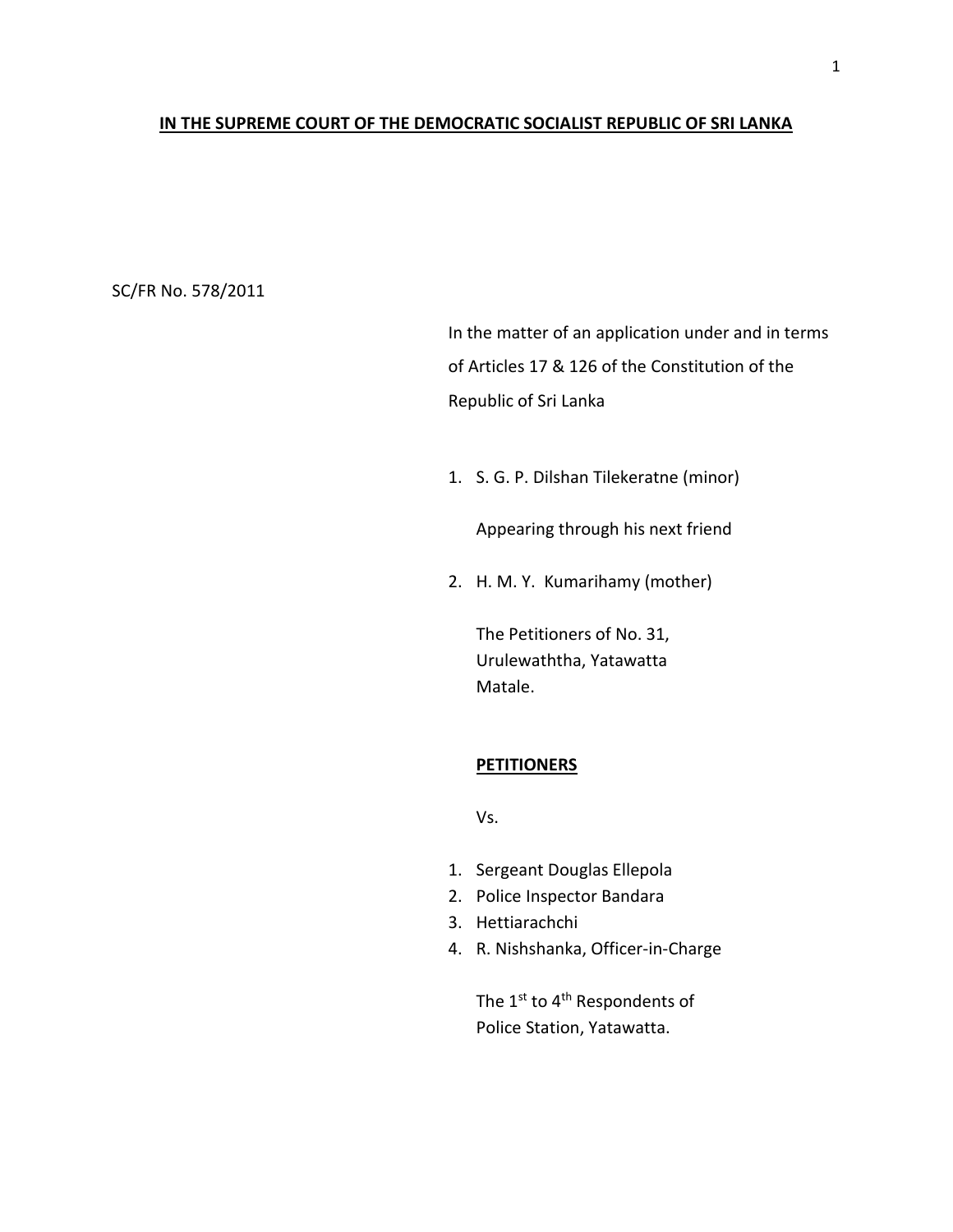- 5. Inspector General of Police, Police Headquarters, Colombo 1.
- 6. Hon. The Attorney General Attorney General's Department, Hultsdorp, Colombo 12.

# **RESPONDENTS**

BEFORE: S. E. Wanasundera P.C. Upaly Abeyratne J. Anil Gooneratne J.

**COUNSEL:** Pulasthi Hewamanne for Petitioners On behalf of Legal Aid Commission

Sandamal Rajapakshe for 1<sup>st</sup> to 4<sup>th</sup> Respondents

I. Punchihewa S.C. for the Attorney General

**ARGUED ON:** 13.10.2015

**DECIDED ON:** 14.01.2016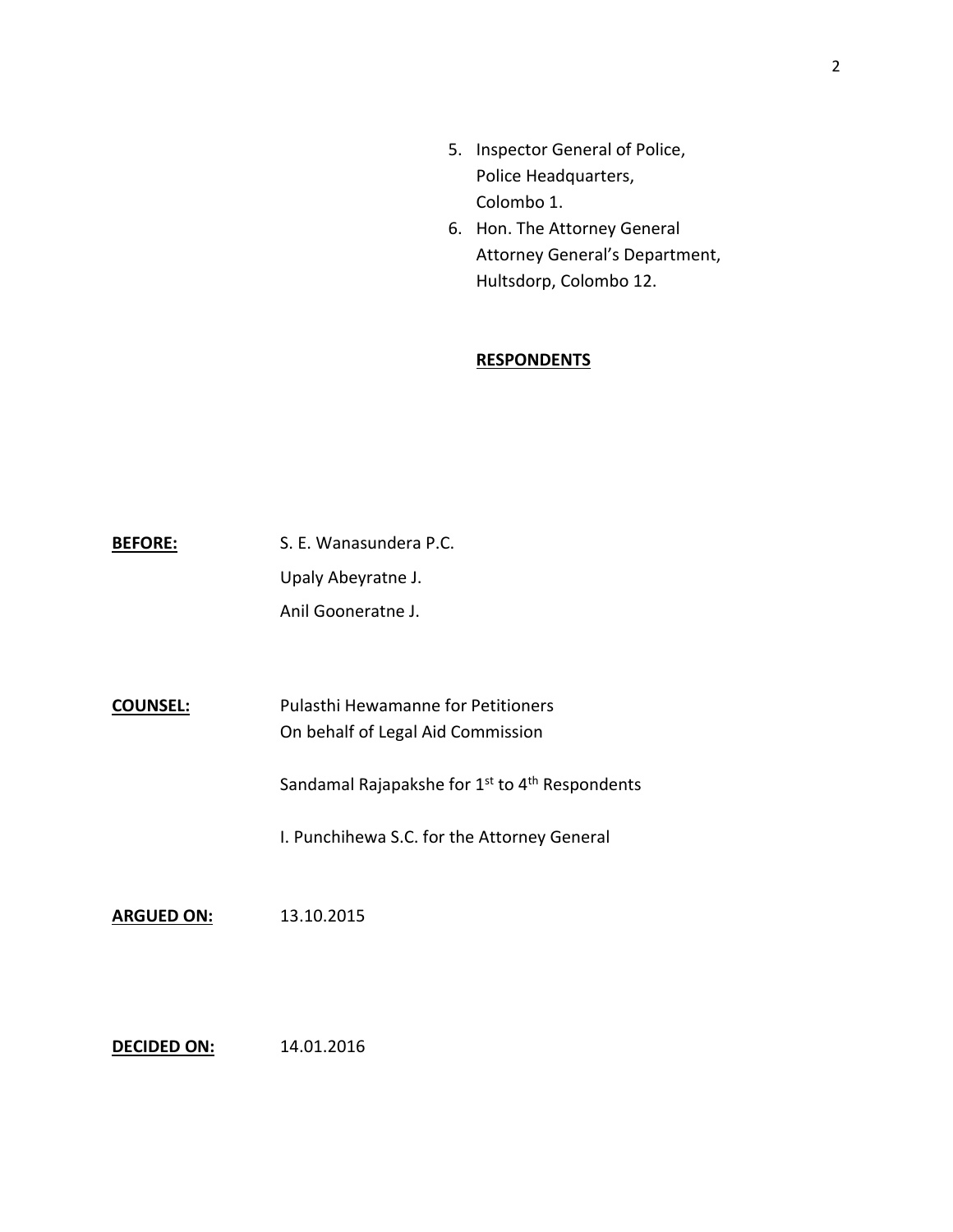#### **GOONERATNE J.**

The  $1<sup>st</sup>$  Petitioner was a minor 15 years of age and the  $2<sup>nd</sup>$  Petitioner was his mother at the time of filing this Fundamental Rights Application.  $1^{st}$ Petitioner by his application complains of illegal arrest, detention and torture by the  $1^{st}$  to  $4^{th}$  Respondents all being Constables/Inspectors of Police station, Yatawatta. It is pleaded that on or about 25.06.2011 the  $1<sup>st</sup>$  Petitioner was playing near his house and two other children Sahan and Chathura from the neighbor-hood had brought several items to the house of the Petitioner which includes a calculator, broken CDMA phone, torch, coconuts and toys which was stored inside the house. On the next date the said Sahan had come to the  $1<sup>st</sup>$  Petitioner's house and given him three shopping bags. Petitioners state later on he became aware that these bags were hidden in the vicinity.

On or about 30.06.2011, it is stated by the Petitioner that a police party of six from the Yatawatta Police came to the Petitioner's house and had taken the  $1^{st}$  Petitioner to the police Station for investigations, in spite of the  $2^{nd}$ Petitioner's protest not to take him to the police. It is pleaded that the  $1<sup>st</sup>$  Petitioner was threatened and assaulted at the police by the  $1^{st}$  &  $2^{nd}$  Respondents and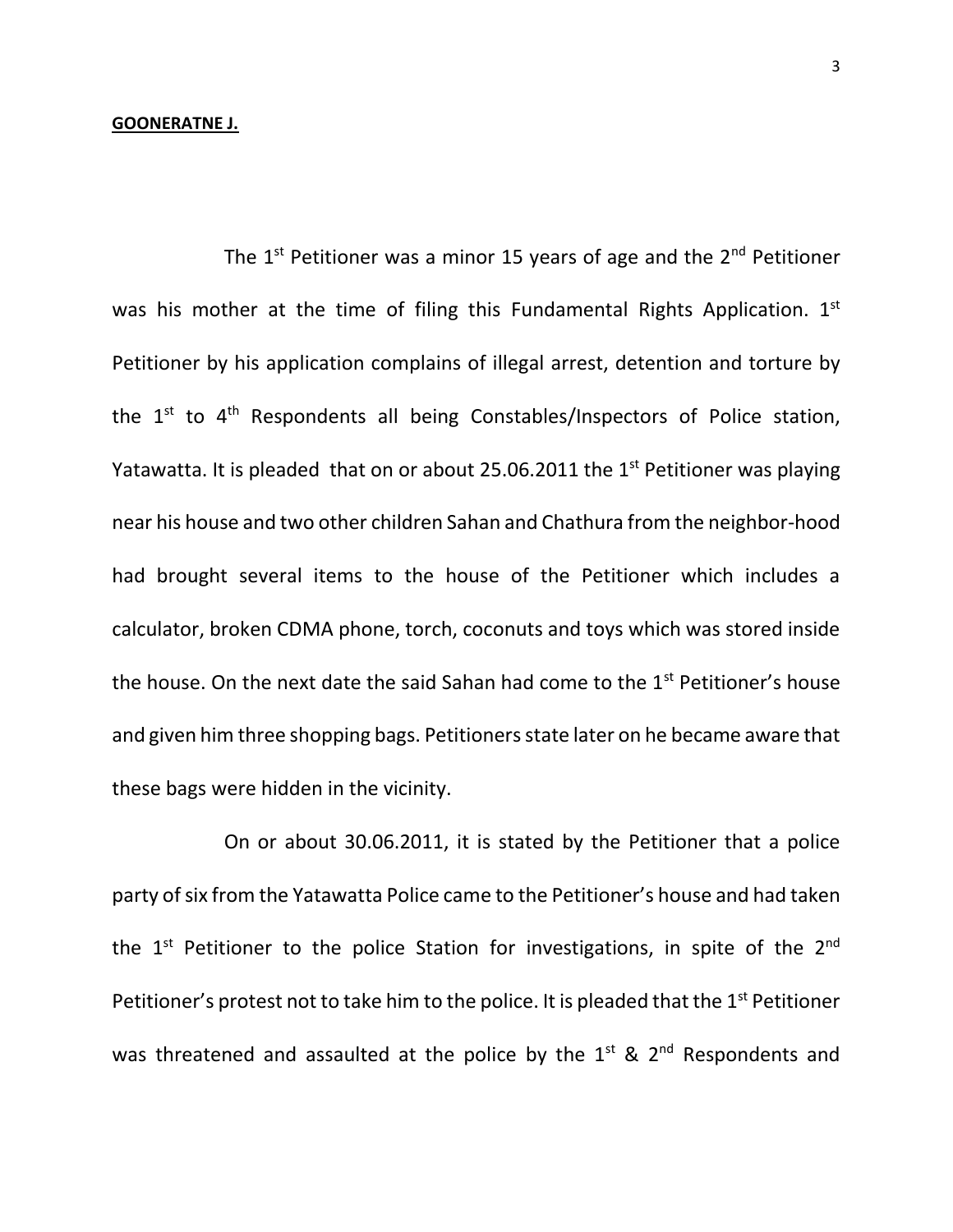thereafter handcuffed to a chair (3.30 p.m). At about 8.00 p.m  $1<sup>st</sup>$  Petitioner was detained inside the police cell and at that time the 2<sup>nd</sup> Petitioner, visited the police station. It is stated that 1<sup>st</sup> Petitioner was not provided with meals or water whilst in police custody. The facts pertaining to assault and torture of the  $1<sup>st</sup>$  Petitioner and police investigations and subsequent torture of the 1<sup>st</sup> Petitioner is more fully described in paragraphs 7 to 20 of the Petitioner's petition. On 01.07.2011 police party had taken the 1<sup>st</sup> Petitioner to recover the stolen items accompanied by the 1<sup>st</sup> to 3<sup>rd</sup> Respondents. Several items inclusive of the CDMA phone, sim card, calculator etc. had been recovered. In the process police party seems to have continuously threatened the  $1<sup>st</sup>$  Petitioner and warned him that he would be killed if incident of assault were divulged. It is pleaded that the police party had also taken the 1<sup>st</sup> Petitioner to his school as the police wanted to gather more information of theft and house breaking involving other students and the 1<sup>st</sup> Petitioner. In support of the 1<sup>st</sup> Petitioner's case Medico Legal Report P2, and Medical Report P4 are also produced, along with the Petition, of the Petitioners.

In the petition filed before this court the  $1<sup>st</sup>$  Petitioner demonstrates that the police party had been threatening, humiliating and assaulting him in order to get more information of the alleged theft. It is also stated that the 1<sup>st</sup> Petitioner was abused in derogatory contumelious language whilst in police custody.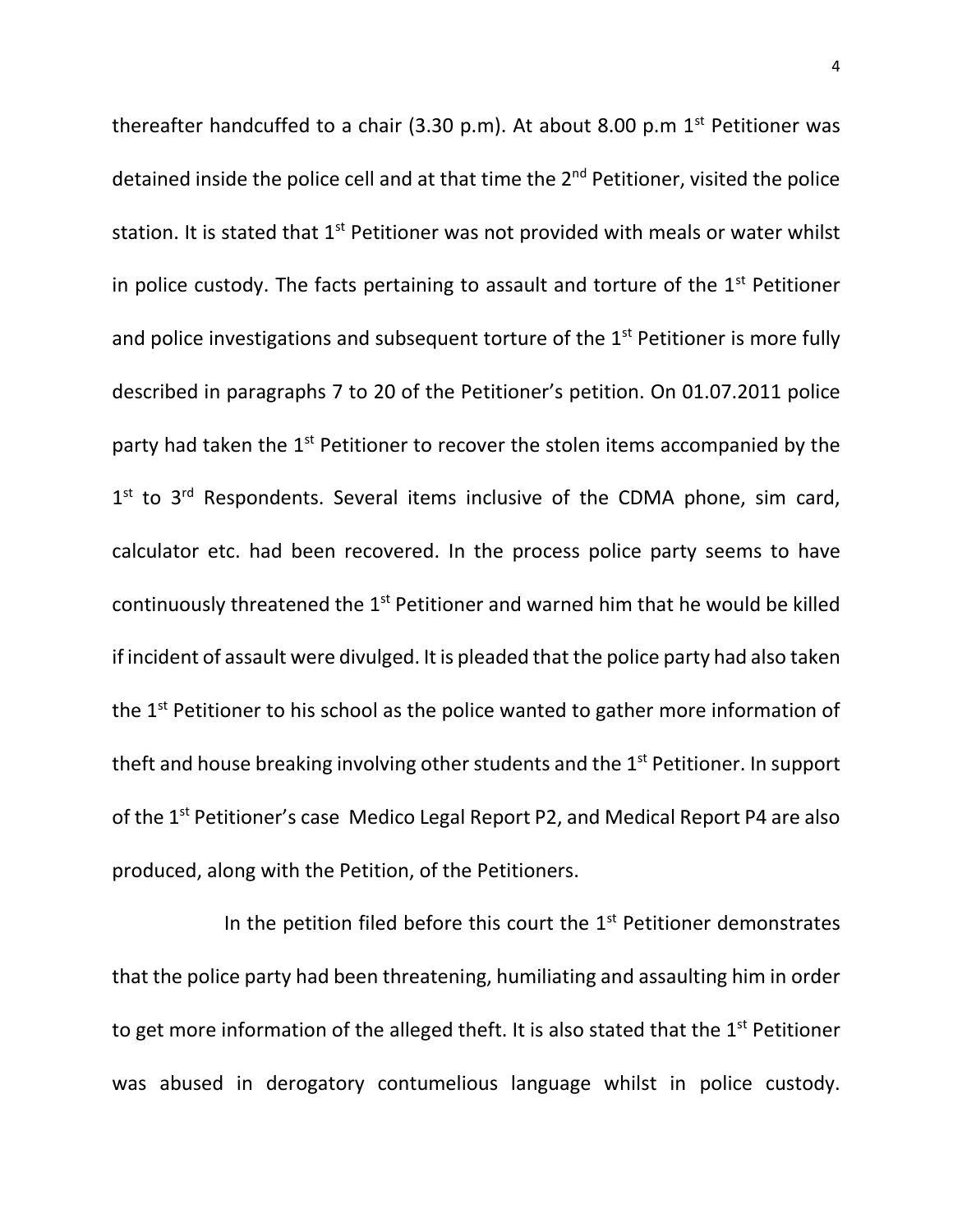Emphasis is made in paragraph 15 of the petition relating to certain events that took place after being brought to the police station on 01.07.2011 at 11.00 a.m as follows:

- (a) The  $1^{st}$  Petitioner was taken to the  $4^{th}$  Respondent OIC's room, and the several items 'recovered' by the police were then produced;
- (b) The Petitioners state (on 01.07.2011), that the said Respondent O.I.C ., and the  $1^{st}$  and  $2^{nd}$  Respondents were present. Further, the owner of a grocery store, in the vicinity of the Petitioners' home was also present. The Petitioners are now aware, that Sahan had sold several plucked coconuts to the said owner;
- (c) The  $2^{nd}$  Respondent then dragged the  $1^{st}$  Petitioner near the wall  $whilst$ </u> kicking the said Petitioner several times on the back of his thighs continuously berating the said Petitioner for stealing. The  $1<sup>st</sup>$  Petitioner states that the said assault caused a numbing sensation in his leg;
- (d) Thereafter (on 01.07.2011), the  $1<sup>st</sup>$  Petitioner's height, weight etc. were measured, and the said Petitioner was instructed to remove his shirt;
- (e) On complying, the said Petitioner's body was checked for "identifying marks" at which point the  $4<sup>th</sup>$  Respondent OIC, walked over to the said Petitioner and assaulted him several times on his back/shoulder area berating the said Petitioner for being involved in theft.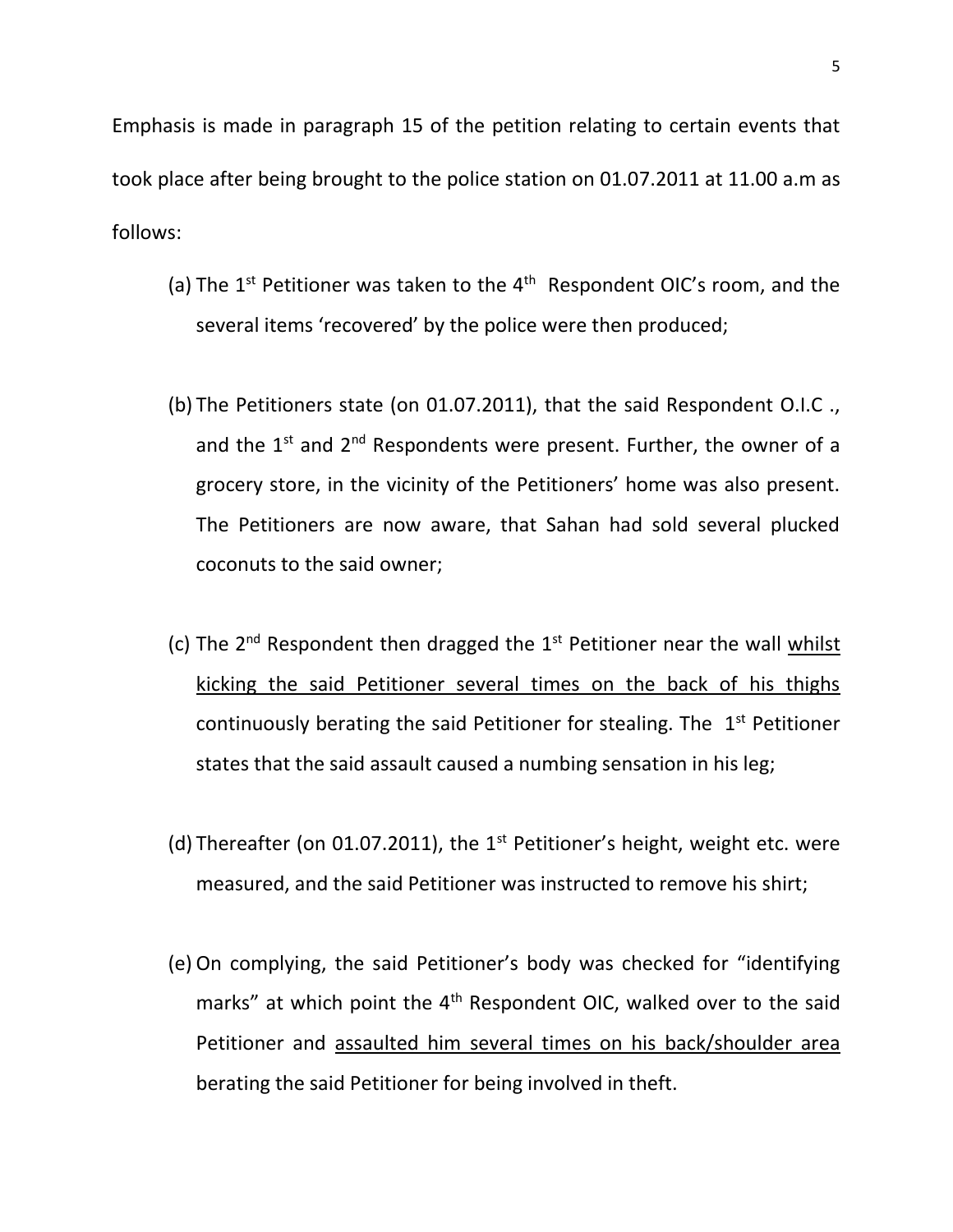- (f) The Officers present were laughing and ridiculing the  $1<sup>st</sup>$  Petitioner during these events, causing the said Petitioner to feel a deep sense of shame/humiliation;
- (g) Thereafter (on 01.07.2011), for the first time since being taken into custody, the 1<sup>st</sup> Petitioner was given a meal.

On 16.01.2012, Supreme Court granted leave to proceed for alleged violation of Article 11 of the Constitution. The material placed before this court indicates that the  $1<sup>st</sup>$  Petitioner was on 01.07.2011 produced before the Matale Magistrate. Petitioner had been charged before the Magistrate's Court for committing theft in a dwelling house and for retention of stolen property. The 1<sup>st</sup> Petitioner was granted bail on the said day by the learned Magistrate. Attorney-at-Law who represented the  $1^{st}$  Petitioner had on 26.07.2011 informed the Magistrate of the 1<sup>st</sup> Petitioner being assaulted by the police whilst in police custody. In paragraph 18 of the petition it is pleaded that Magistrate called upon the J.M.O to submit a report.

The Medico Legal Report (P2) indicates that the  $1<sup>st</sup>$  Petitioner shows features of Post Traumatic Stress Disorder. In the said paragraph it is also pleaded that the learned Magistrate directed the Legal Aid Commission to take steps to file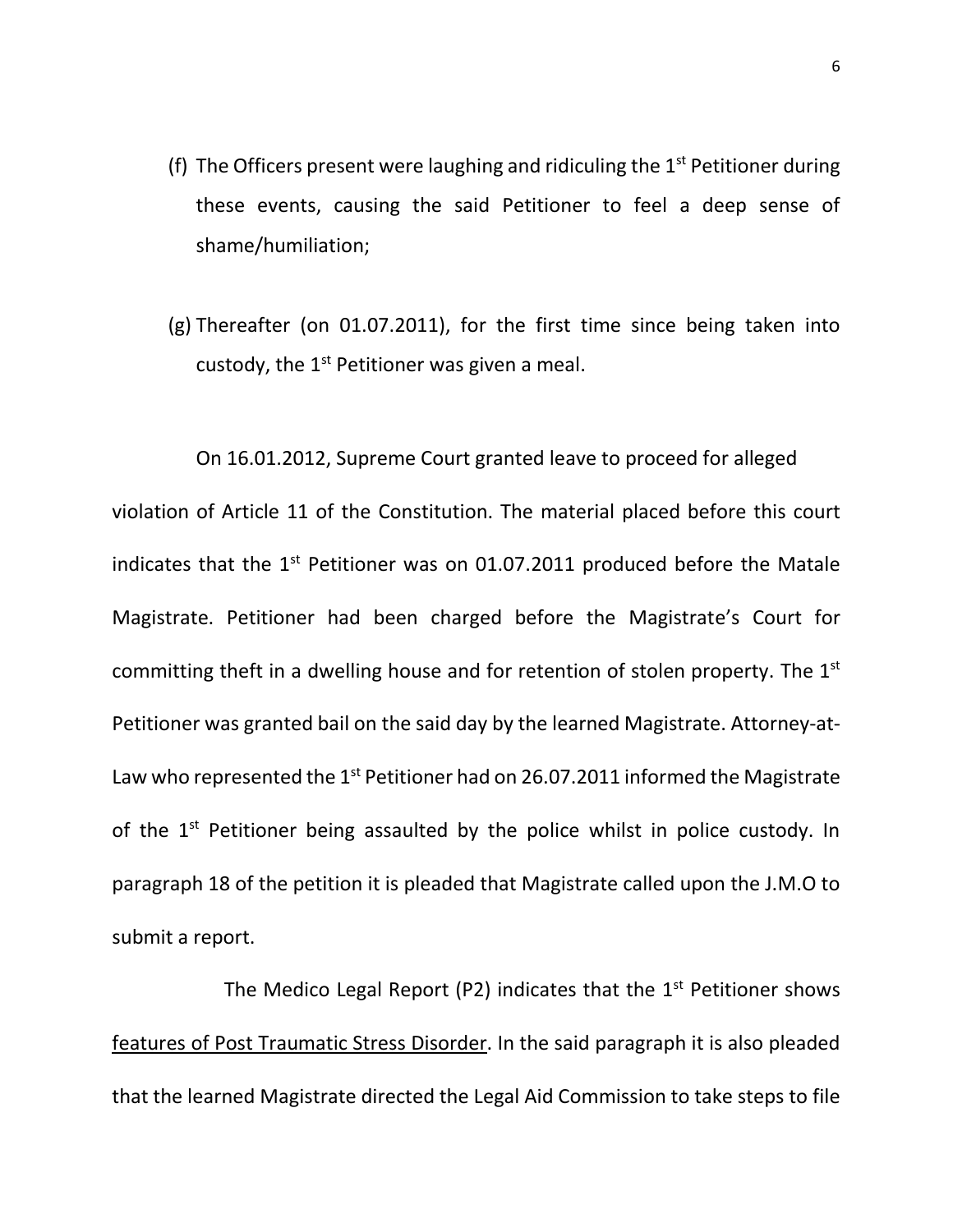a Fundamental Rights Application (P3). The short history given by the patient demonstrates that the Respondents were responsible of ill treating the  $1<sup>st</sup>$ Petitioner both physically and mentally, inclusive of causing harm to the genital region of the patient.

The Respondent vehemently deny all allegations of assault, harm and torture alleged to be caused to the  $1<sup>st</sup>$  Petitioner, and also state that whatever statements made in this regard by the  $1<sup>st</sup>$  Petitioner is misleading. It is pleaded in the objections of the  $2^{nd}$  and  $3^{rd}$  Respondents that consequent upon a complaint (1R2) lodged by one W. Gunatilleke (1R1) of loss of CDMA phone, calculator stolen from his house, investigations commenced (1R2). Police had also received information regarding the involvement of the  $1<sup>st</sup>$  Petitioner. (1R3). Thereafter police party visited the house of the Petitioners on 30.06.3011 and had explained the reason for arrest of the  $1<sup>st</sup>$  Petitioner and taken him to custody. It is pleaded that previously also the  $1<sup>st</sup>$  Petitioner had stolen some items including toys (R4). Officer-in-Charge of the police station, Yatawatta police had instructed the other Respondents not to put the  $1<sup>st</sup>$  Petitioner inside the cell. The mother of the  $1<sup>st</sup>$ Petitioner who is the  $2^{nd}$  Petitioner was permitted to stay with the  $1^{st}$  Petitioner in the police station and was provided with food (1R5 & 1R6).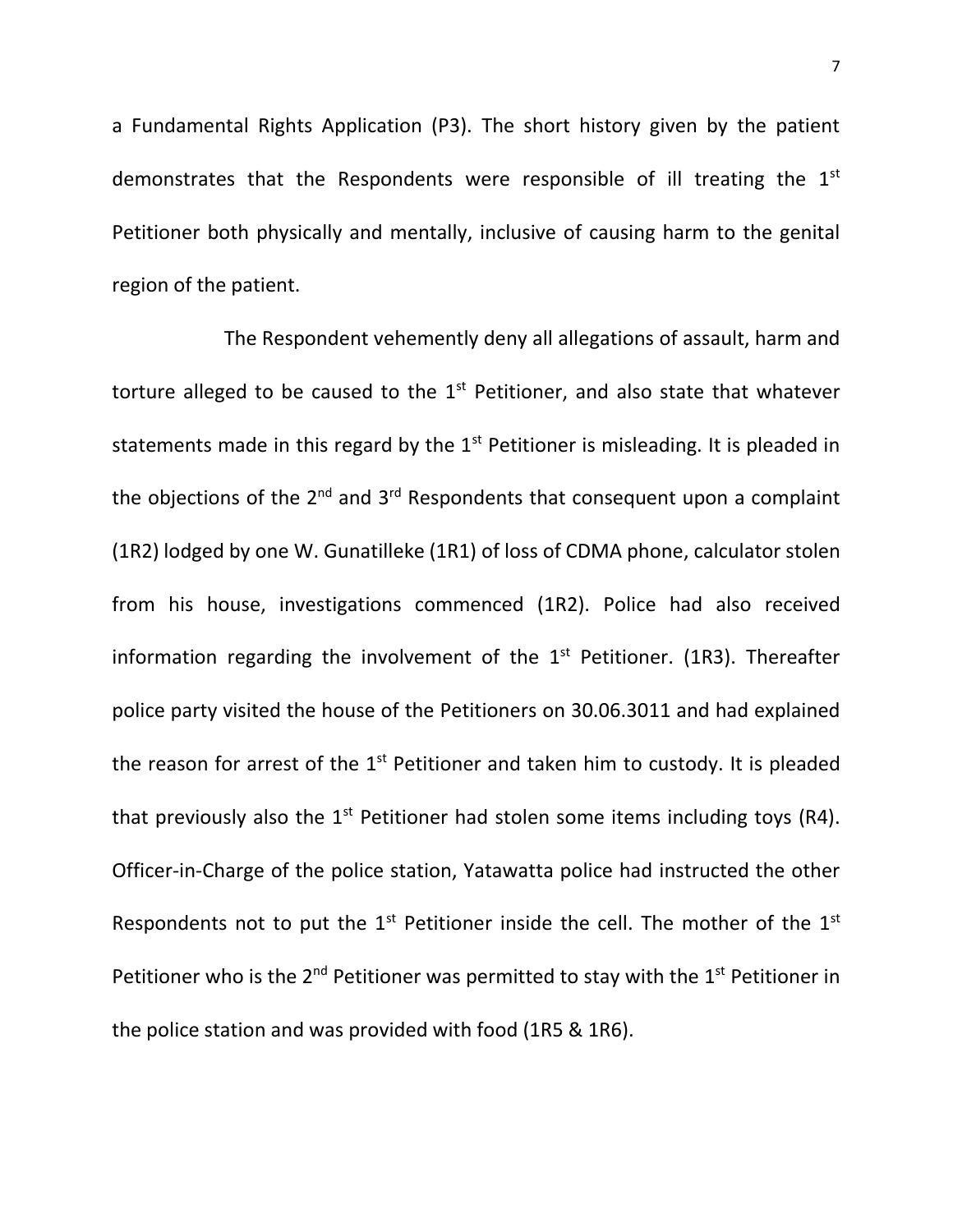The  $1^{st}$  Petitioner was produced before the Magistrate and the  $1^{st}$ Petitioner pleaded guilty. Learned Magistrate had called for a probation report (1R11). Respondents state that  $1<sup>st</sup>$  Petitioner never complained about alleged assault on 01.07.2011 when he was produced before the Magistrate, and after being produced before court the 1<sup>st</sup> Petitioner attended school (1R2). Respondents take up the position that  $3^{rd}$  parties with vested interest admitted the  $1^{st}$  Petitioner to the Matale hospital alleging he suffered severe pain due to alleged assault, and after three days he was discharged from the hospital. However when the case had been called on 26.07.2012 before the learned Magistrate  $1<sup>st</sup>$  Petitioner had informed court that the  $1^{st}$  to  $4^{th}$  Respondents had assaulted him.  $2^{nd}$  Respondent states it was a fabricated blatant lie. Learned Magistrate called for a Medico Legal Report and a Report from the Assistant Superintendent of Police of the area.

Article 11 of the Constitution prohibits persons from inflicting torture, cruel or inhuman treatment on another. It is no doubt a right which is absolute without restrictions or limitations. The treatment contemplated under article 11 was not confined to the realm of physical violence. It could be pain or suffering, whether physical or mental. I do consider it relevant, also to keep in mind the case of Saman Vs. Leeladasa (1989) 1 SLR 1 at 12 prior to arriving at a conclusion as regards the case in hand. Fernando J. held that the Standard of proof in complaints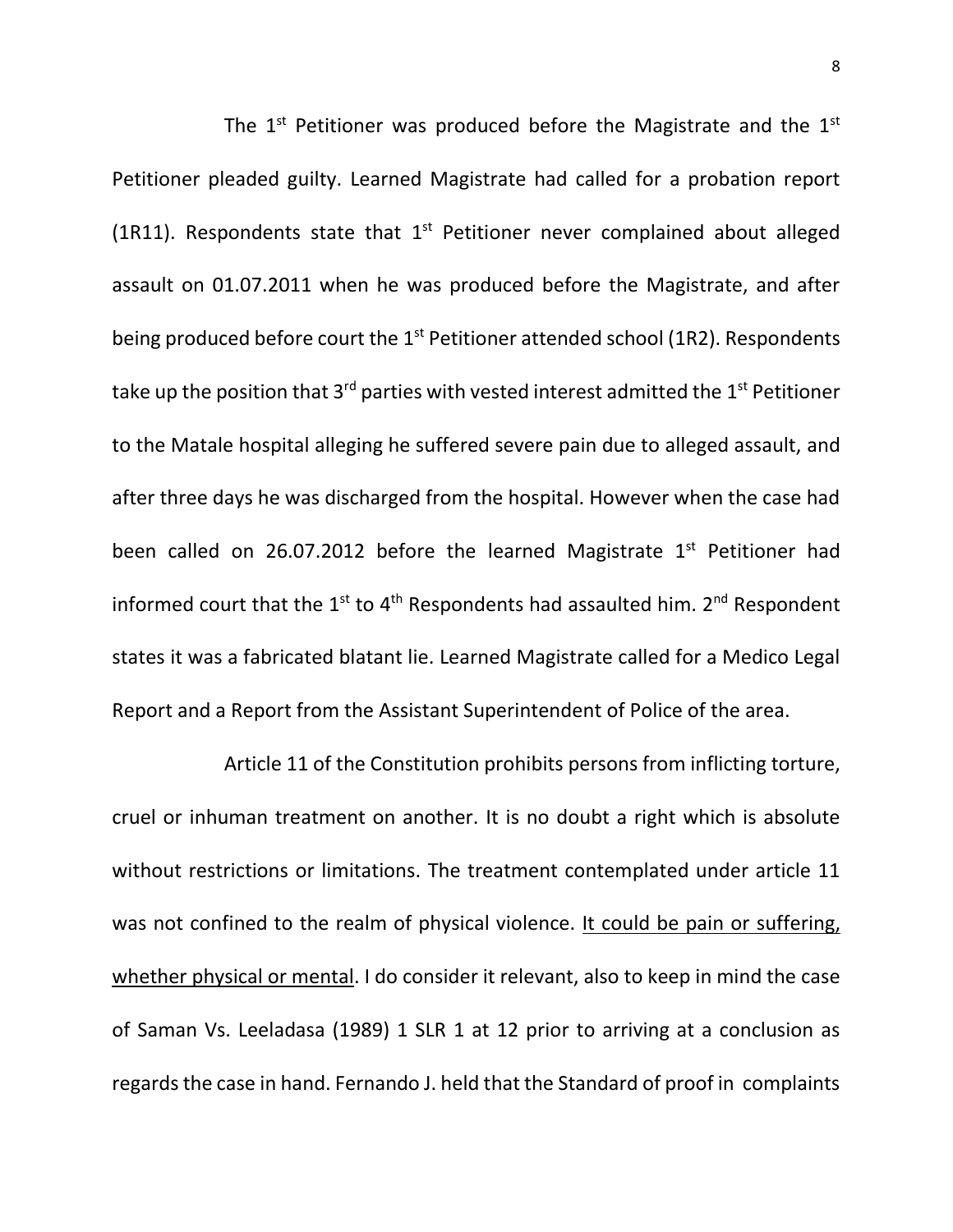of violation of Article 11, is proof of preponderance of probability and that civil standard of preponderance applies.

The  $1<sup>st</sup>$  Petitioner was a helpless young person at the time of the alleged torture. He was a minor, although found guilty of the offence of theft and retention of stolen property, the learned Magistrate very correctly brought him under a probation order. The offence he committed is separate to the allegation of torture. The Medico Legal Report (P2) support the  $1<sup>st</sup>$  Petitioner's case to a very great extent. The learned Magistrate was informed of cruel treatment by the police and his reaction was to call for the Medico Legal Report from the J.M.O., at the very moment that application was made to the learned Magistrate. The learned Magistrate also called for a report from the Assistant Superintendent of Police of the area. The complaint to the Magistrate, though made somewhat belatedly the Medical Officer, though he could not detect any physical injury may be due to lapse of time, was able to record the case history and observed "Features of Post Traumatic Stress Disorder". Such a finding of the J.M.O could be explained in a variety of situations and an injury physical or mentally contemplated under Article 11 of the Constitution cannot be ruled out, in the case in hand.

Supreme Court of Sri Lanka has over and over again emphasized that even persons whose records are not 'particularly meritorious', per Collin Thome J.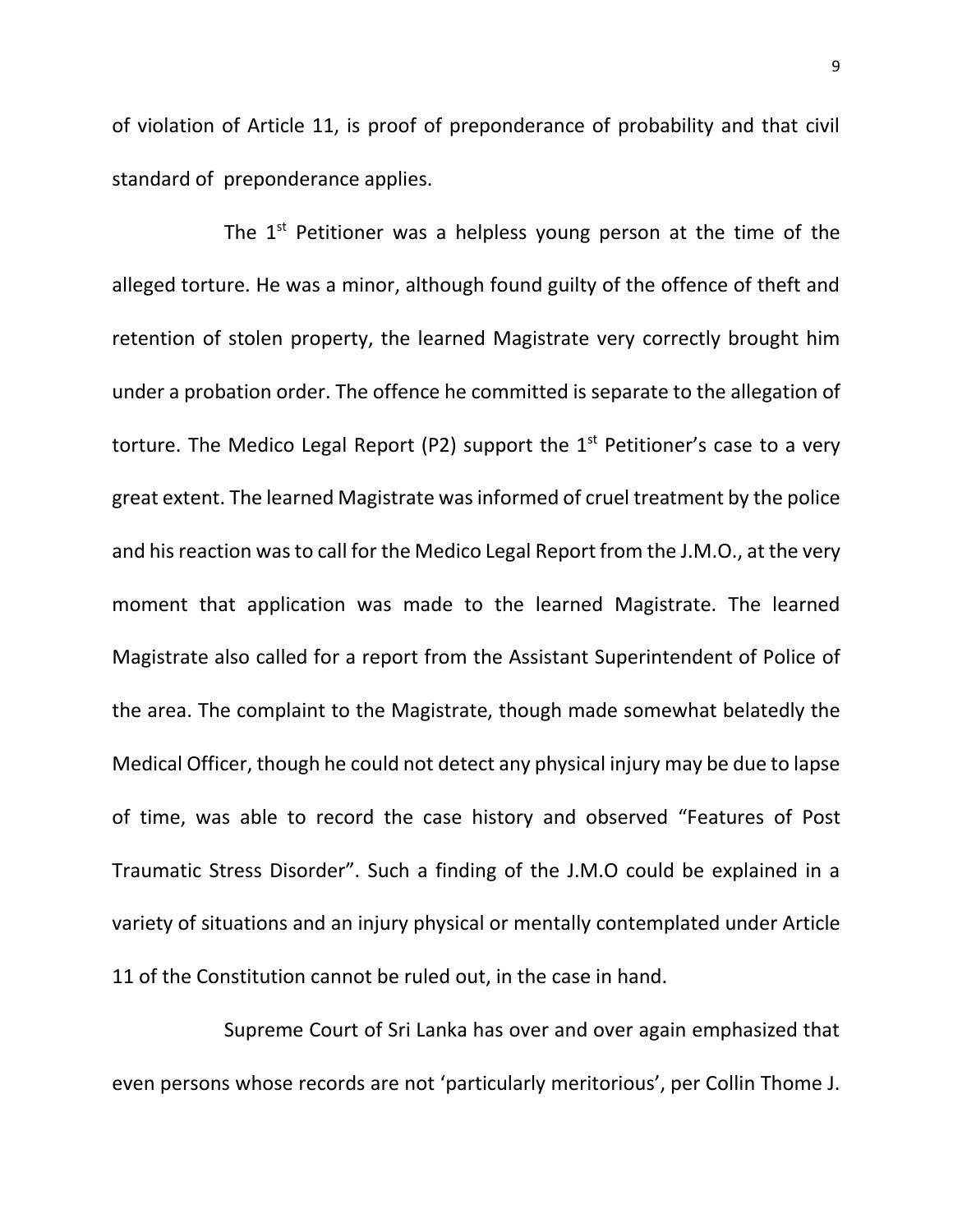in Senthilnayagam Vs. Seneviratne (1981) 2 SLR 187, 208 should enjoy the Constitutional guarantee of personal liberty and security and that even 'notorious' or 'hard core' criminal should not be subject to torture, inhuman or degrading treatment or punishment 1987(2) SLR 119; 1991(2) SLR 247

The  $1<sup>st</sup>$  Petitioner no doubt did not complain to the authorities concerned at the first available opportunity. When he was initially produced before the Magistrate he could have done so about inhuman, degrading treatment he had to undergo at the hands of  $1^{st}$  to  $4^{th}$  Respondents. This court cannot consider such inability and be inclined to take the side of the Respondents. In fact this is what the police party attempt to urge before this court. I have considered the material contained in the counter affidavit of the  $2<sup>nd</sup>$  Petitioner (mother) and the most relevant portion of same. I note the following in paragraph 12 of the counter affidavit of the  $2^{nd}$  Petitioner which explains his ( $1^{st}$  Petitioner) position as regards above. (a) & (b) of paragraph 12 reads thus:

(a) Answering paragraph  $9(a)$  I specifically state that the  $1<sup>st</sup>$  Petitioner did not state the true version of events/contradict the Police, nor inform the learned Magistrate about the treatment suffered by him whilst in the custody of the police due to fear. Further I state that 1R12 has no bearing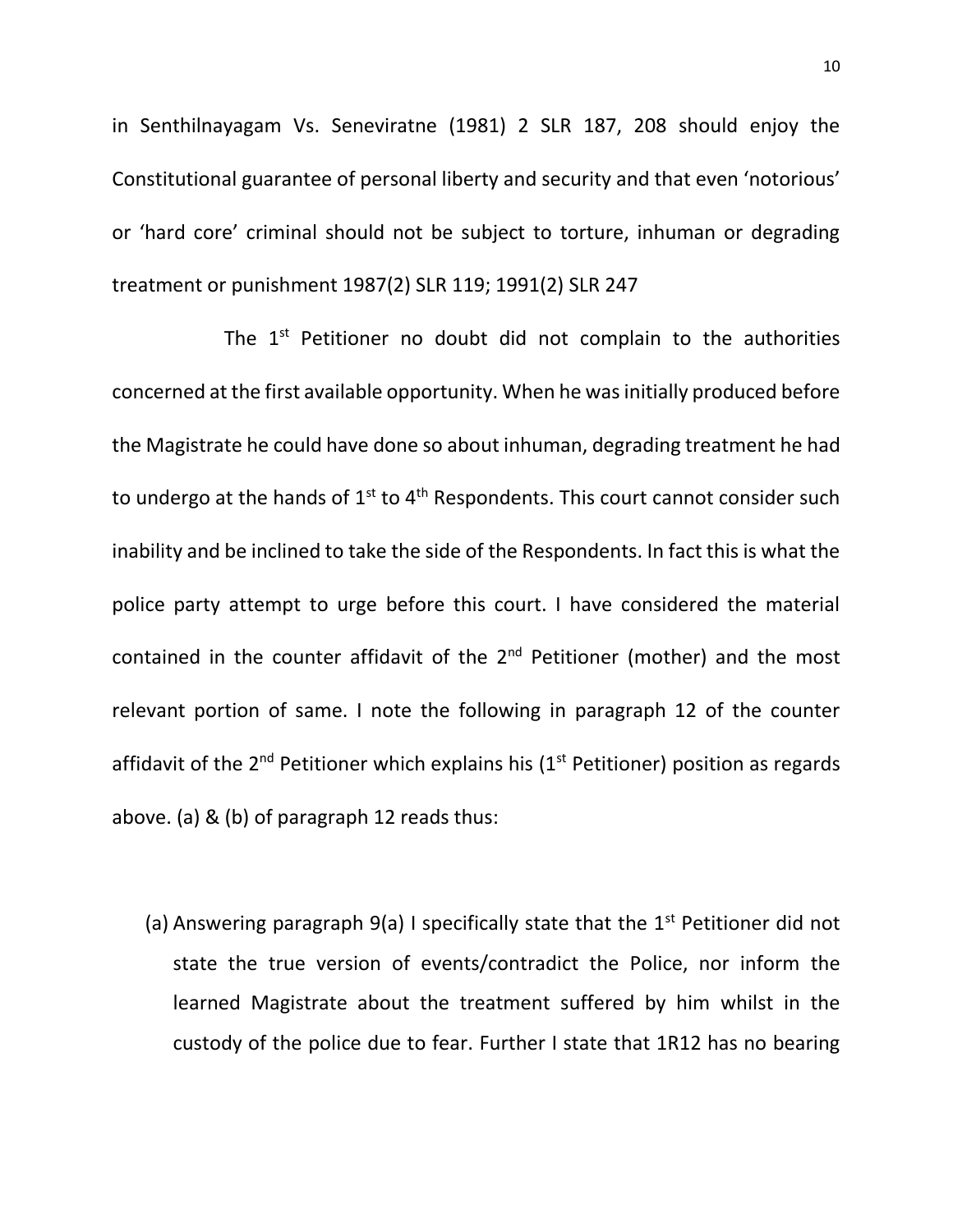on this application but in any event reflects that the  $1<sup>st</sup>$  Petitioner preferred to spend time in isolation as set out in the Petition;

(b) I deny paragraph 9(b), and state that 1R11 clearly indicates that the  $1^{st}$ petitioner shows features of Post Traumatic Stress Disorder (hereinafter PTSD) related to the incident described in the Petition

In fact by motion dated 14.12.2011 document X1 was tendered to court under confidential cover. This document had been tendered to court prior to supporting this application for leave to proceed. Material contained in X1 is most revolting to one's sense of human decency and dignity. The third degree methods practiced by the police party to obtain information from a young boy of 15 years is totally unacceptable and unbecoming of law enforcement officers, in the police force.

I am mindful of the following decided case which need to be kept as a guide, at all times when cases involving inhuman treatment has to be considered by the Appex Court.

In his judgment in *Velmurugu v. A.G.,* (1981) 1 S.L.R 406, at 438 Sharvananda, J. referred to the following comment of the European Commission on Human Rights in the Greek case on the difficulties faced by litigants alleging that public officers had inflicted or instigated acts of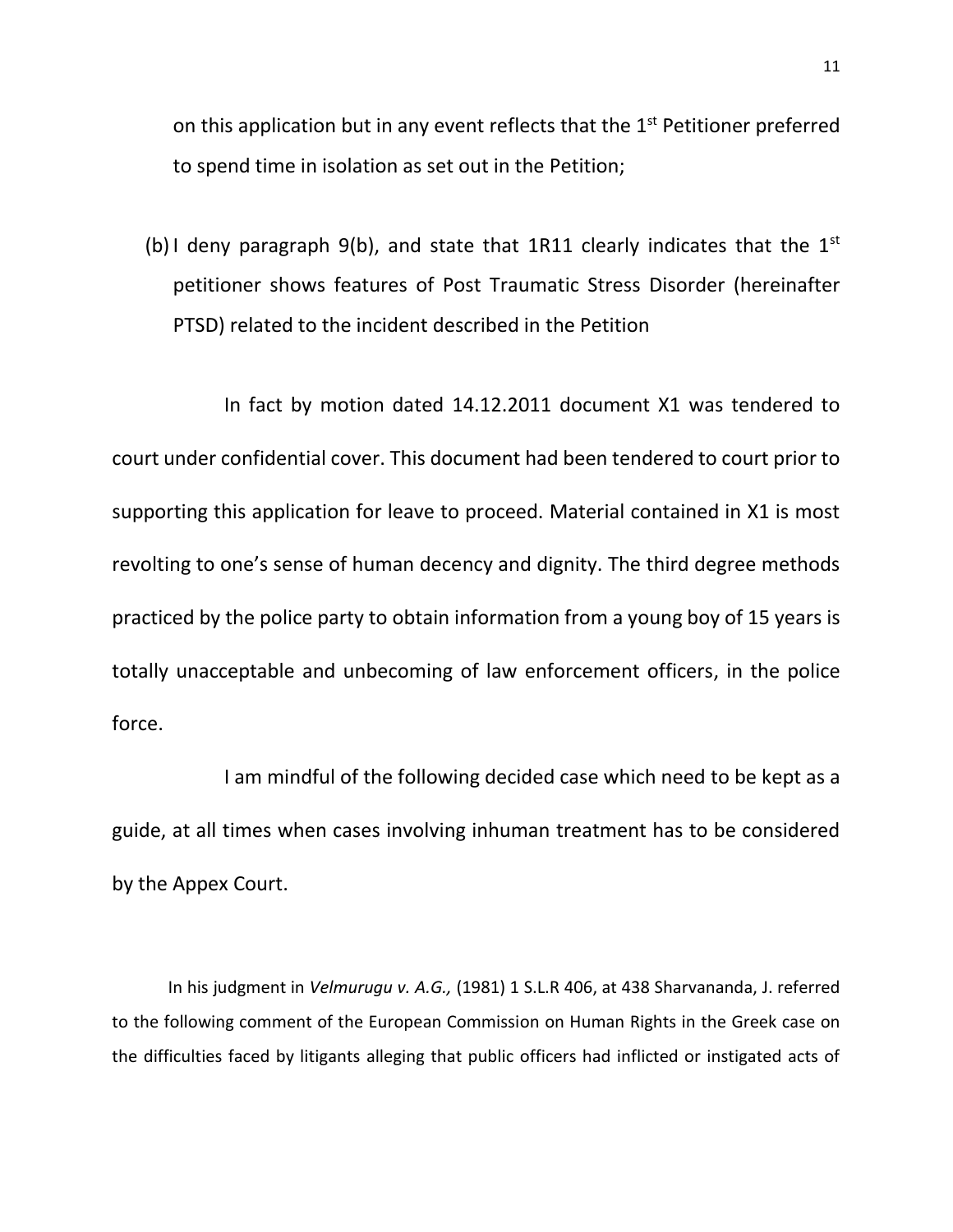torture and observed that the comment should be borne in mind in investigating allegations of torture by the police or army.

"There are certain inherent difficulties in the proof of allegations of torture or illtreatment. First, a victim or a witness able to corroborate his story might hesitate to describe or reveal all that has happened to him for fear of reprisals upon himself or his family. Secondly, acts of torture or ill-treatment by agents of the police or armed services would be carried out, as far as possible, without witnesses and perhaps without the knowledge of higher authority. Thirdly, where allegations of torture or ill-treatment are made, the authorities, whether the police or armed services or the Ministries concerned, must inevitably feel that they have a collective reputation to defend, a feeling which would be all the stronger in those authorities that had no knowledge of the activities of the agents against whom the allegations are made. In consequence, there may be reluctance of higher authority to admit or allow inquiries to be made into facts which might show that the allegations are true. Lastly, traces of torture or ill-treatment may, with lapse of time, become unrecognizable, even by medical experts, particularly where the form of torture itself leaves …. Few external marks". Vide Journal of Universal Human Rights, Vol. 1, No. 4 of Oct-Dec. 1979 at page 42.

It is well to bear the above comment in mind in investigating allegations of torture by the police or Army.

I am more than convinced, having examined all the material placed before court that the  $1^{st}$  Petitioner was subjected by the  $1^{st}$  to  $4^{th}$  Respondents to torture and cruel, inhuman, degrading treatment, in violation of Article 11 of the Constitution. I allow the Petitioner's application. He would be entitled to a declaration that his freedom from torture and cruel, inhuman and degrading treatment guaranteed to him under Article 11, has been violated by the above